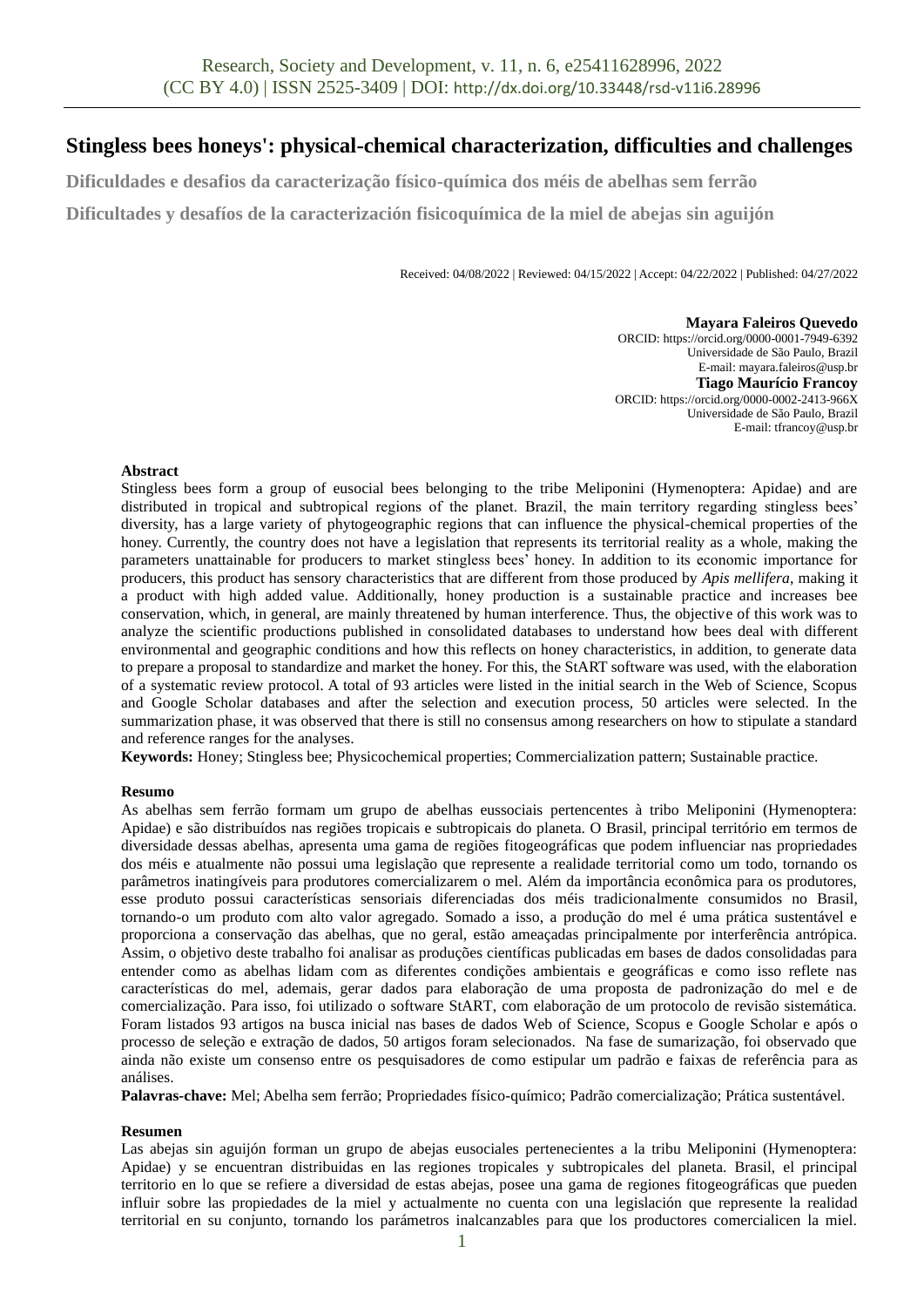Además de la importancia económica para los productores, este producto tiene características sensoriales diferentes de aquellas de la miel consumida tradicionalmente en Brasil, lo que lo convierte en un producto con alto valor agregado. Sumado a esto, la producción de miel es una práctica sustentable y posibilita la conservación de las abejas, que en general se encuentran amenazadas principalmente por la injerencia humana. De esa forma, el objetivo de este trabajo fue analizar las producciones científicas publicadas en bases de datos consolidadas para comprender cómo las abejas se enfrentan a diferentes condiciones ambientales y geográficas y cómo eso se refleja en las características de la miel, además, generar datos para la elaboración de una estandarización. propuesta de miel y mercadeo. Para ello se utilizó el software StART, con la elaboración de un protocolo de revisión sistemática. Se listaron 93 artículos en la búsqueda inicial en las bases de datos Web of Science, Scopus y Google Scholar y, luego del proceso de selección y extracción de datos, se seleccionaron 50 artículos. En la fase de resumen, se observó que aún no existe consenso entre los investigadores sobre cómo estipular un estándar y rangos de referencia para los análisis.

**Palabras clave:** Miel; Abeja sin aguijón; Propiedades fisicoquímicas; Comercialización estándar; Práctica sostenible.

#### **1. Introduction**

The stingless bees are part of a group of bees belonging to the Meliponini tribe (Hymenoptera: Apoidea) and are distributed in the world tropical and subtropical regions. They are found in Central and South America, Southeast Asia, Africa and Australia, with more of 500 described species within about 64 genera. In South and Central America areas, the Meliponini are the most common social bees, playing an important role as pollinators (Michener, 2007). These distribution patterns may be related to the solar energy, floral resources and water availability (Orr et al., 2021). Because they are diverse and abundant in their distribution, the meliponicultura practice (stingless bees rational rearing) is more developed in tropical countries such as Australia, Malaysia, Thailand, Brazil, Venezuela, and Mexico (Nordin et al., 2018).

Bee populations are threatened by human activities that do not commit to keeping bee populations healthy. Climate change, invasive species, monocultures generating less floral resources diversity and nesting sites, as well as pesticide applications have a negative effect on bees (Potts et al., 2010). The understanding of ecosystem services brings the concern to demonstrate how the biodiversity disappearance directly affects the ecosystem functions that sustain the necessary services for humanity well-being (Braat & De Groot, 2012).

When compared to honey from *Apis mellifera*, the honey produced by stingless bees has several sensory particularities, like less sweetness, more acidic flavor and more fluid texture, as well as some different physicochemical properties, especially in sugars composition and amount, moisture and acidity (Nordin et al., 2018). Studies show that honey from stingless bees, in addition to having different nutritional properties, has therapeutic applications with promising results, with the presence of antioxidant capacity bioactive compounds (Ávila et al., 2018a; Biluca et al., 2016; Ooi et al., 2021), potential to antimicrobial (Khongkwanmueang et al., 2020) and antiproliferative cell activities (Ismail et al., 2018).

The diversity of geographic regions, soil characteristics, climate, and vegetation, in addition to the enormous the variety of stingless bee species impacts directly in the characteristics of the honey produced (Nordin et al., 2018) and studies of these different factors are essential for the development of specific laws and norms for stingless bee honey (Biluca et al., 2016; Marcolin et al., 2021). Meliponiculture is an activity with great growth potential and the management of improvements in beekeeping practices reflect the significant expansion of the market for stingless bees' products, with increasing numbers of consumers (Jaffé et al., 2015), in addition to already being recognized for its high medicinal content (Al-Hatamleh et al., 2020; Ooi et al., 2021).

However, despite its potential, meliponiculture is still an undervalued activity (Jaffé et al., 2015). The absence of a more comprehensive legislation that regulates production and marketing is one of the limiting factors for the practice to expand (Braghini et al., 2021; Koser et al., 2020). Most studies do not consider the different geographic locations and vegetation characteristics as determinant factors in honeys physicochemical features (Maringgal et al., 2019; Shamsudin et al., 2019a; Wong et al., 2019).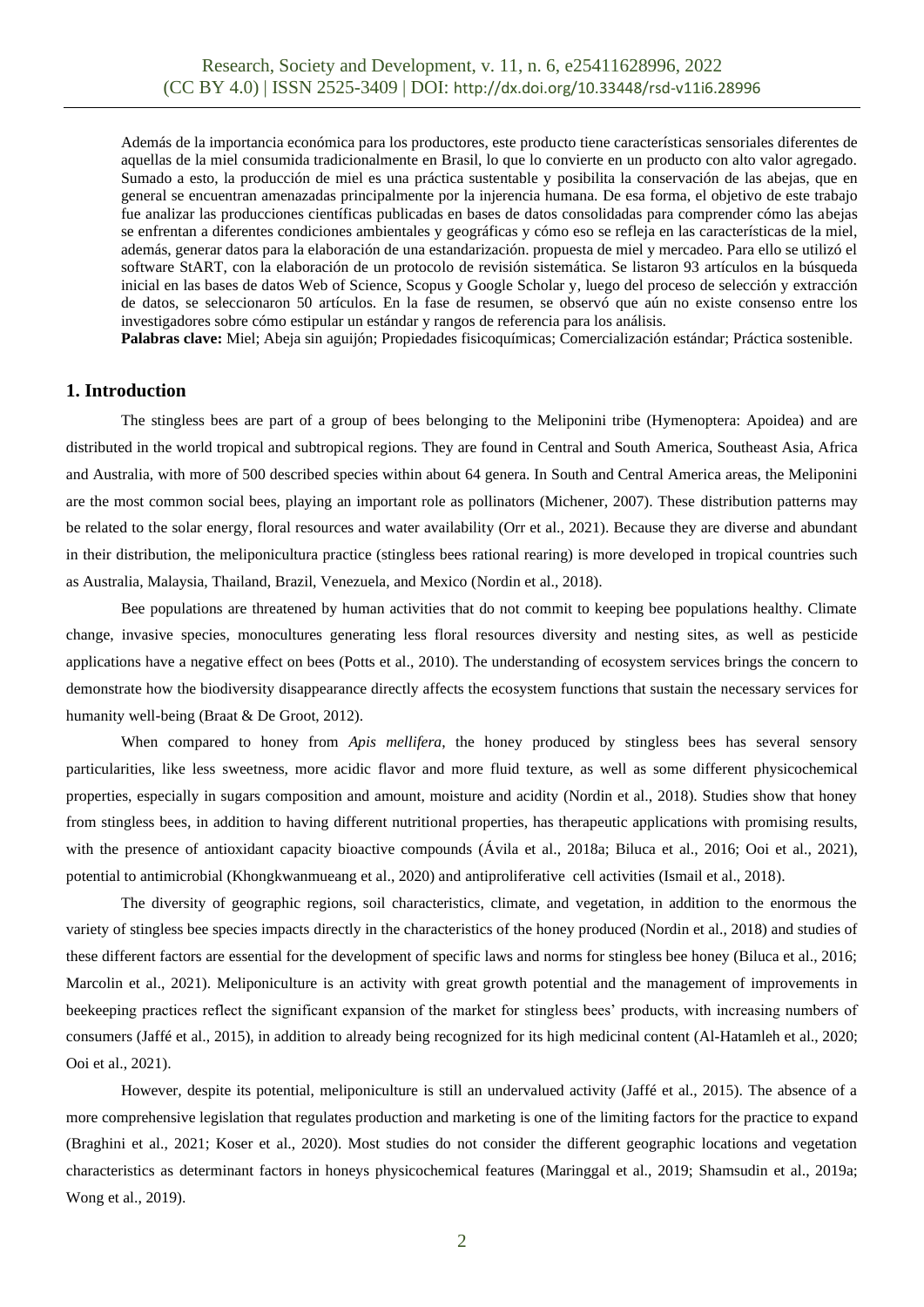The physical-chemical analyses for stingless bee honey involve the verification of maturity, related to reducing sugars, moisture and apparent sucrose; deterioration, where free acidity, diastase activity and 5-hydroxymethylfurfural are tested, and purity analysis, where the contents of pollen, ash, minerals and water-insoluble solids are checked (Ávila et al., 2018a). When compared with honey from the *Apis mellifera* bee, they are characterized by having higher moisture content, acidity, ash and 5-hydromethylfurfural and lower total sugars levels (Biluca et al., 2016; Braghini et al., 2021; Chuttong et al., 2016).

Brazil is one of the countries with the greatest ecosystems variety, with six biomes covering around 8 million km². The Amazon corresponds to 49.29% of the area, Cerrado (Brazilian Savanna) with 23.92%, Atlantic Forest with 13.04%, Caatinga with 9.92%, Pampa with 2.07% and Pantanal with 1.76% of area (CBD, 2009). In this context, public policy actions are necessary to deal with economic problems and social and ecological impacts, however, researchers and legislators are out of step, perhaps due to divergent opinions or lack of knowledge on studies and needs between the parties. Articles published with quality information are not used by legislators, generating laws that do not provide protection to biodiversity or that meet social demand in a sustainable way (Hipólito et al., 2021). Attending to the necessity to have federal standards, there is a requirement for a research effort to outline the reference criteria, making the standard more comprehensive, which favors the product commercialization (Koser et al., 2020).

Based on the above, this study aimed to analyze the scientific productions published in consolidated databases to understand how different environmental and geographic conditions influence the physicochemical properties of stingless bees' honeys. In addition, generate data for a proposal preparation within public honey marketing policies, without failing to consider the variation in biomes environmental characteristics and species variation, making coherent legislation and within the region's quality and production standards.

### **2. Methodology**

A Systematic Literature Review Protocol was developed, with the methodological structure to carry out the review step on the stingless bee honey physical-chemical characterization and its challenges, using the StArt - LaPES UFSCar software (Fabbri et al., 2016).

The protocol includes the planning, execution and summarization steps. In the planning stage, the protocol elaboration was carried out, in the execution, the search in databases and articles selection based on the exclusion and inclusion criteria and data extraction was carried out. In the summarization stage, graphs were drawn up and the discussion of the review developed.

Searches in electronic databases (Scopus, Web of Science and Google Scholar) were carried out with no publication year limit, articles written only in English, until June of 2021, using the following keywords: stingless bee, honey, physicochemical properties, biomes, thus generating the search strings: Stingless bees AND honey AND Physico-chemical properties AND biomes and a second search string: Stingless bees AND honey AND Physico-chemical properties.

A manual search and selection in Google Scholar were performed to supplement the other databases, using the same keywords. Search results within each database were exported in BIBtex format for import into StArt software. The articles found with the initial search strategy were listed and their titles, keywords and abstracts were read to verify their adequacy to the inclusion and exclusion criteria, according to Table 1.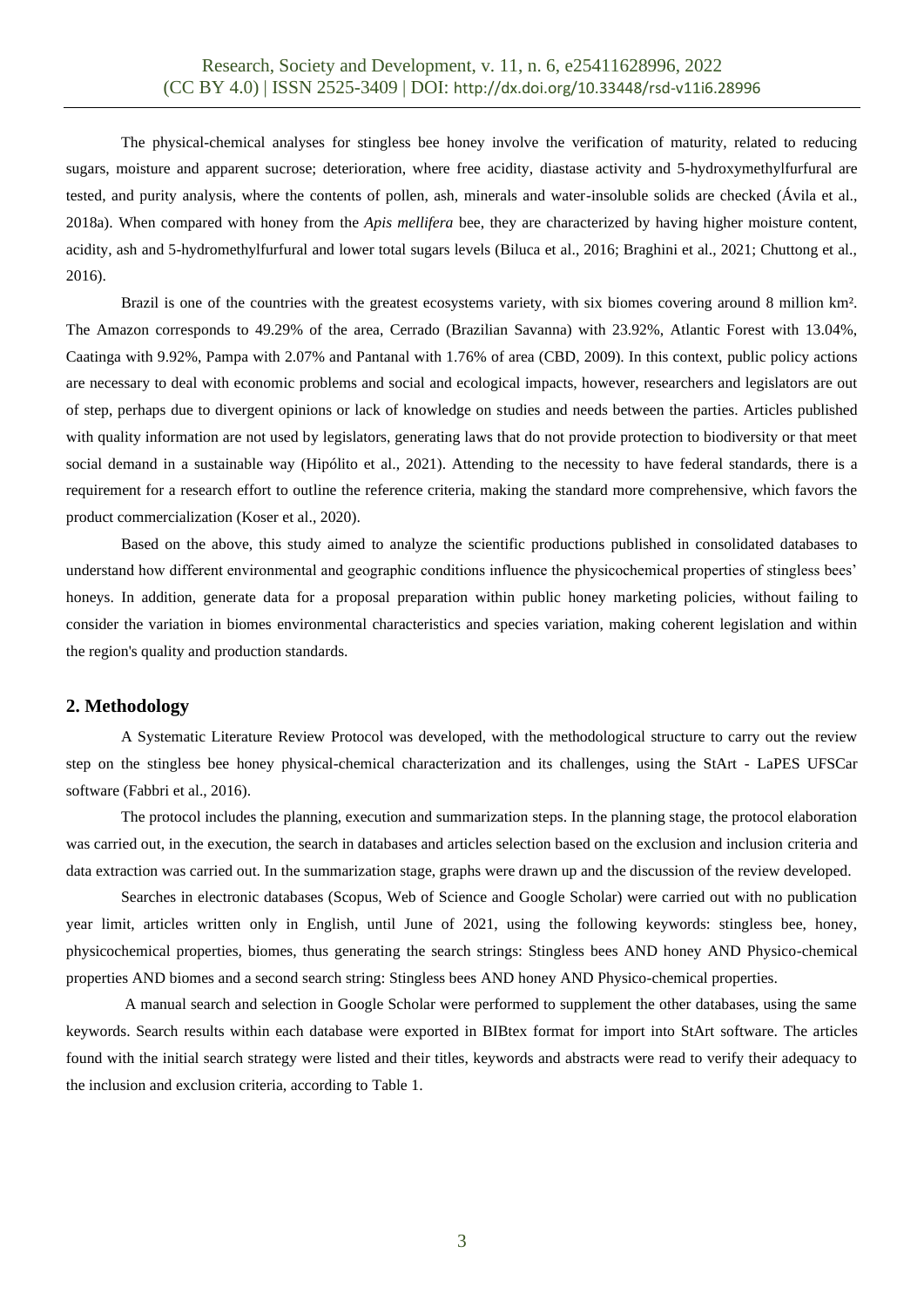| <b>Criterion</b> | Inclusion criteria description                                            |
|------------------|---------------------------------------------------------------------------|
| CI1              | Articles using stingless bees honey                                       |
| CI2              | Articles published and available in full in the scientific bases          |
| CI3              | Articles that characterize the physicochemical properties of honey        |
| CI4              | Articles that reference the quality of stingless bees' honey              |
|                  |                                                                           |
| <b>Criterion</b> | <b>Exclusion criteria description</b>                                     |
| CE <sub>1</sub>  | Articles that not used stingless bees honey                               |
| CE2              | Articles that do not characterize the physicochemical properties of honey |
| CE <sub>3</sub>  | Articles that do not reference the quality of stingless bees' honey       |

**Table 1:** List of the criteria inclusion and exclusion for articles in the Systematic Literature Review Protocol.

Source: Authors.

After articles quality selection step and evaluation through title and abstract reading, relevant information was extracted from the data from a complete reading of the articles. For this, a table was created containing the following analysis criteria: authors, publication year, country, species evaluated, whether the study presented an *Apis mellifera* comparison, some type of legislation support and phytogeographic assessment.

In the investigation results analysis, data was generated on the countries that are developing studies regarding the characterization of stingless bees' honey and if the different phytogeographic regions are considered in the analysis.

### **3. Results**

The Web of Science database search resulted in a list of 67 papers, in the Scopus database, 10 listed works and, in Google Scholar, 16 selected papers, totaling 93 articles. However, all these results were only possible after the removal of the "biome" keyword in the string search.

In the articles collection selection phase, 63 papers were accepted, 21 rejected and 9 duplicated and in the extraction stage preparation, 61 articles were accepted, 1 rejected and 1 duplicated. In the data extraction phase, after a more detailed analysis of the articles, 50 articles were accepted, 12 rejected and 1 duplicated, generating Table 2.

|                                                                                                                             | $\alpha$ , multiple $\alpha$ |  |  |  |  |  |
|-----------------------------------------------------------------------------------------------------------------------------|------------------------------|--|--|--|--|--|
| <i>mellifera</i> , suport for legislation and phytogeographic evaluation.                                                   |                              |  |  |  |  |  |
| Table 2 – List of 50 articles analysed, according to autor/year criteria, country, species evaluated, comparisson with Apis |                              |  |  |  |  |  |

| <b>Authors</b>                         | Country              | <b>Evaluated Species</b>                                                                                                                                                                      | Comparison<br>Apis mellifera | <b>Support</b><br>Legislaion | Phytogeographic<br><b>Evaluation</b> |  |
|----------------------------------------|----------------------|-----------------------------------------------------------------------------------------------------------------------------------------------------------------------------------------------|------------------------------|------------------------------|--------------------------------------|--|
| (Vit et al., 1998)                     | Venezuela            | Tribe Meliponini and<br>Trigonini                                                                                                                                                             | No                           | No                           | Yes                                  |  |
| (Bijlsma et al., 2006)                 | Trinidad &<br>Tobago | Melipona favosa, Melipona<br>trinitatis, Plebeia<br>tobagoensis, Trigona nigra,<br>Apis mellifera                                                                                             | Yes                          | No                           | No                                   |  |
| (Rodríguez-Malaver et<br>al., $2009$ ) | Peru                 | Apis mellifera, Melipona<br>crinita, Melipona eburnea,<br>Melipona grandis, Melipona<br>illota, Nannotrigona<br>melanocera, Partamona<br>epiphytophila, Ptilotrigona<br>lurida, Scaptotrigona | Yes                          | No                           | No                                   |  |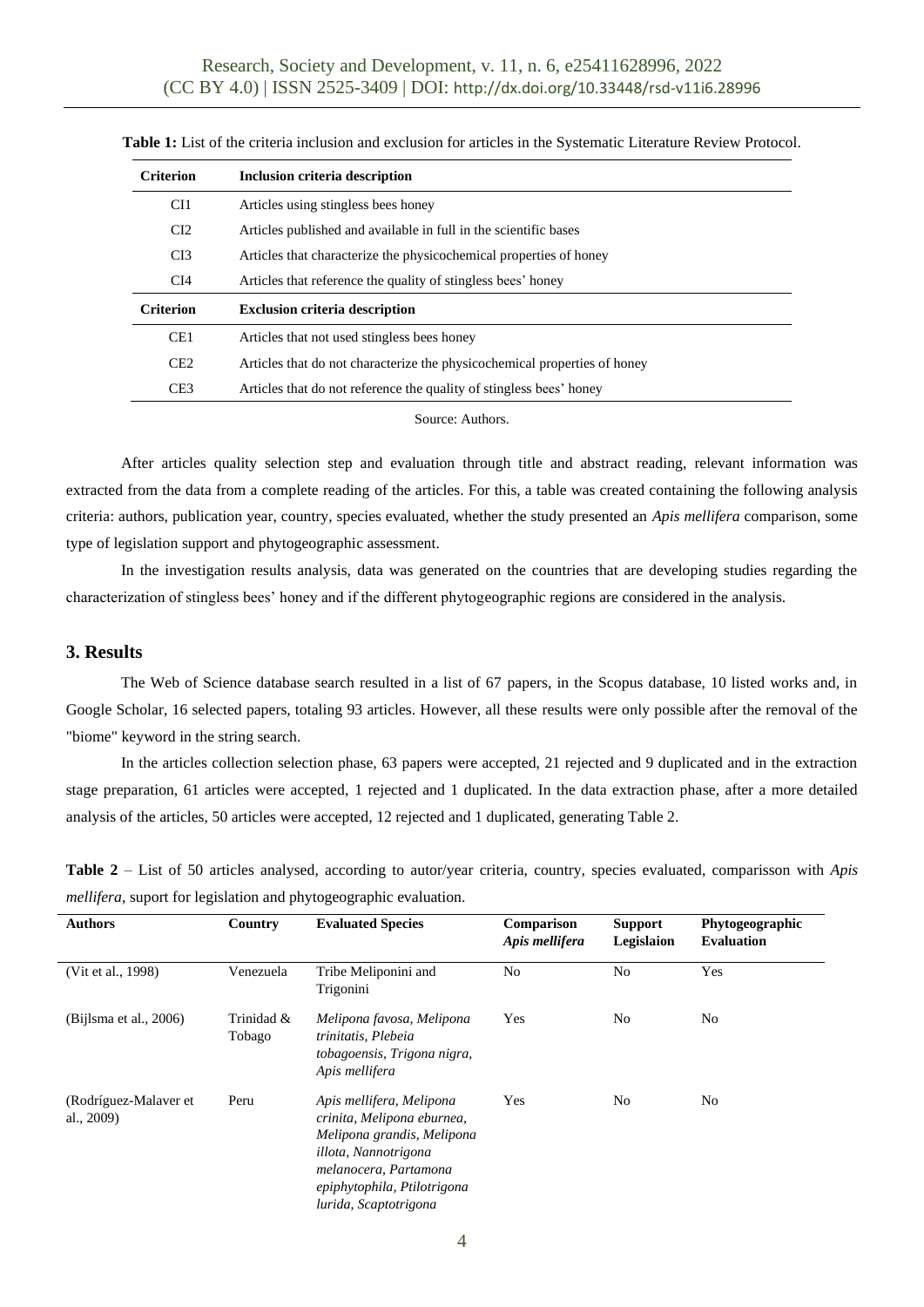|                                    |               | polystica, Scaura latitarsis,<br>Tetragonisca angustula                                                                                                                                                                                                                                                                |                |     |                |
|------------------------------------|---------------|------------------------------------------------------------------------------------------------------------------------------------------------------------------------------------------------------------------------------------------------------------------------------------------------------------------------|----------------|-----|----------------|
| (Guerrini et al., 2009)            | Ecuador       | Unspecified                                                                                                                                                                                                                                                                                                            | N <sub>o</sub> | No  | Yes            |
| (Lage et al., 2012)                | <b>Brazil</b> | Melipona capixaba, Melipona<br>rufiventris and Melipona<br>mondury                                                                                                                                                                                                                                                     | Yes            | Yes | Yes            |
| (Fuenmayor et al., 2012)           | Colômbia      | Tetragonisca angustula                                                                                                                                                                                                                                                                                                 | N <sub>o</sub> | Yes | N <sub>0</sub> |
| (Silva et al., 2013)               | <b>Brazil</b> | Melipona seminigra merrillae                                                                                                                                                                                                                                                                                           | Yes            | Yes | Yes            |
| (Almeida-Muradian et<br>al., 2013) | <b>Brazil</b> | Melipona subnitida, Apis<br>mellifera                                                                                                                                                                                                                                                                                  | Yes            | Yes | Yes            |
| (Chuttong et al., 2016)            | Thailand      | Homotrigona fimbriata,<br>Lepidotrigona terminata,<br>Lepidotrigona flavibasis,<br>Lepidotrigona doipaensis,<br>Lisotrigona furva,<br>Tetragonilla collina,<br>Tetragonula fuscobalteata,<br>Tetragonula laeviceps-<br>pagdeni complex,<br>Tetragonula testaceitarsis,<br>Tetrigona apicalis, Tetrigona<br>melanoleuca | Yes            | Yes | No             |
| (Biluca et al., 2016)              | <b>Brazil</b> | Melipona bicolor,<br>Scaptotrigona bicunctata,<br>Melipona quadriasciata,<br>Melipona marginata,<br>Tetragonisca angustula,<br>Melipona mondury, Melipona<br>rufivestris mondory,<br>Tetragona clavipes, Melipona<br>scutellaris, Trigona<br>fuscipennis                                                               | Yes            | Yes | Yes            |
| (Jimenez et al., $2016$ )          | México        | Scaptotrigona mexicana                                                                                                                                                                                                                                                                                                 | Yes            | Yes | No             |
| (Omar et al., 2016)                | Malaysia      | Apis mellifera and<br>unidentified stingless bee<br>species                                                                                                                                                                                                                                                            | Yes            | No  | No             |
| (Chong et al., 2017)               | Malaysia      | Heterotrigona itama,<br>Geniotrigona thoracica                                                                                                                                                                                                                                                                         | No             | No  | No             |
| (Ismail et al., 2018)              | Malaysia      | Geniotrigona thoracica and<br>Heterotrigona itama                                                                                                                                                                                                                                                                      | No             | No  | No             |
| (Espinoza-Toledo et al.,<br>2018)  | México        | Melipona solan, Melipona<br>beecheii and Scaptotrigona<br>mexicana                                                                                                                                                                                                                                                     | No             | Yes | Yes            |
| (Ij et al., 2018)                  | Malaysia      | Trigona thorasica, Trigona<br>itama, Apis dorsata                                                                                                                                                                                                                                                                      | Yes            | Yes | Yes            |
| (Nordin et al., 2018)              | Malaysia      | Review                                                                                                                                                                                                                                                                                                                 | Yes            | Yes | Yes            |
| (Alves et al., 2018)               | <b>Brazil</b> | Melipona mondury                                                                                                                                                                                                                                                                                                       | Yes            | Yes | Yes            |
| (Martínez et al., 2018)            | Argentina     | Tetragonisca fiebrigi                                                                                                                                                                                                                                                                                                  | No             | No  | No             |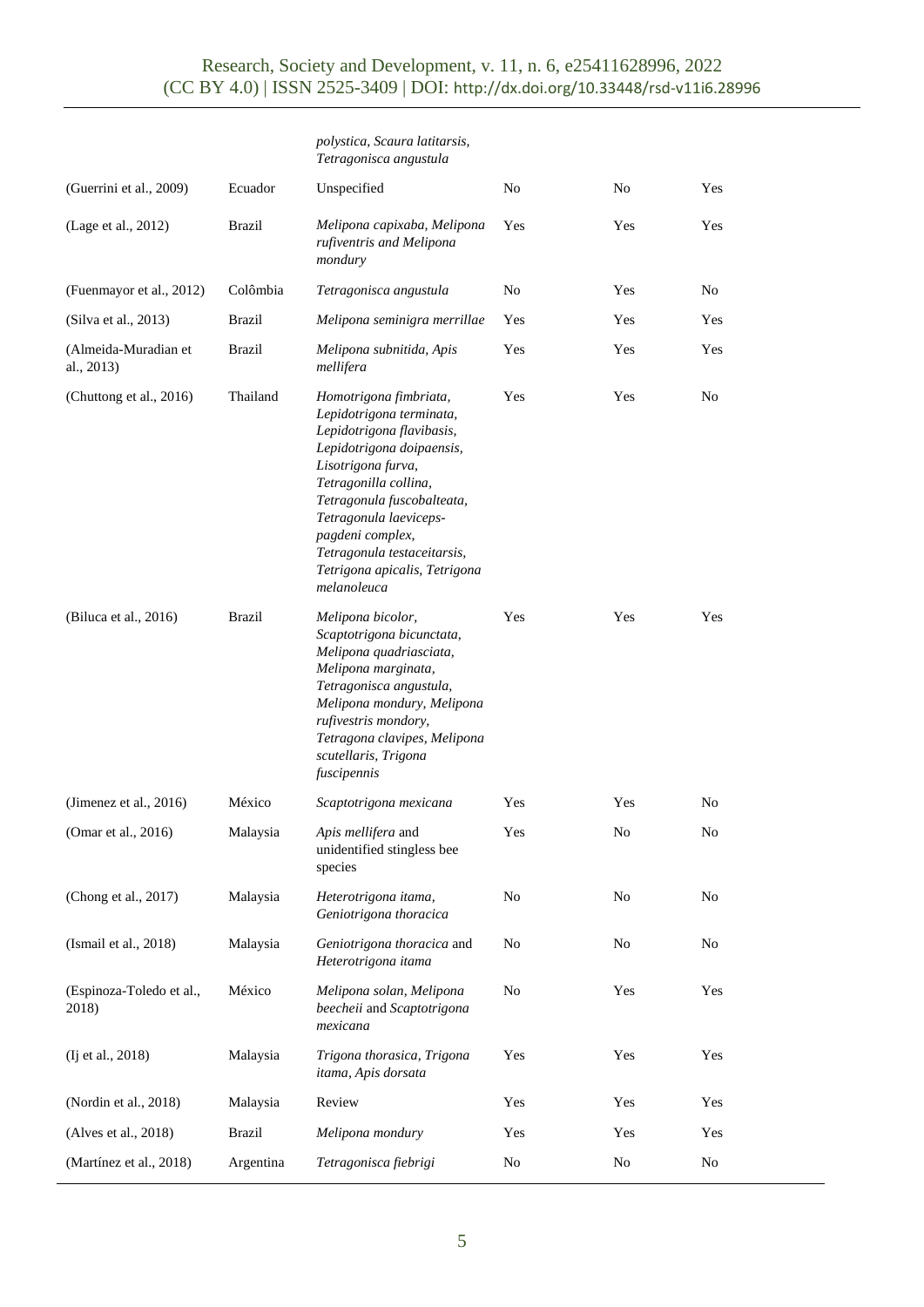# Research, Society and Development, v. 11, n. 6, e25411628996, 2022 (CC BY 4.0) | ISSN 2525-3409 | DOI: <http://dx.doi.org/10.33448/rsd-v11i6.28996>

| (Ávila et al., 2018b)             | <b>Brazil</b> | Melipona quadrifasciata,<br>Melipona marginata,<br>Melipona bicolor and<br>Scaptotrigona bipuncata                                                   | No  | N <sub>o</sub> | Sim |
|-----------------------------------|---------------|------------------------------------------------------------------------------------------------------------------------------------------------------|-----|----------------|-----|
| (Ávila et al., 2018a)             | <b>Brazil</b> | Review                                                                                                                                               | Yes | No             | No  |
| (Razali et al., 2018)             | Malaysia      | Heterotrigona itama,<br>Geniotrigona thoracica,<br>Tetrigona apicalis                                                                                | No  | No             | Yes |
| (Tuksitha et al., 2018)           | Malaysia      | Geniotrigona thoracica,<br>Heterotrigona itama,<br>Heterotrigona erythrogastra                                                                       | No  | No             | No  |
| (Alvarez-Suarez et al.,<br>2018)  | Cuba          | Apis mellifera and Melipona<br>beecheii                                                                                                              | Yes | No             | Yes |
| (Fuad et al., 2018)               | Malaysia      | Heterotrigona itama,<br>Geniotrigona thoracica                                                                                                       | No  | No             | No  |
| (Mail et al., 2019)               | Malaysia      | Trigona spp. and Apis<br>mellifera                                                                                                                   | Yes | Yes            | No  |
| (Cardona et al., 2019)            | Colombia      | Trigona nigra, Trigona<br>angustula, Scaptotrigona<br>spp., Nannotrigona spp.,<br>Melipona compressipes,<br>Melipona favosa and<br>Melipona fuscipes | Yes | No             | Yes |
| (Shamsudin et al., 2019b)         | Malaysia      | Heterotrigona itama                                                                                                                                  | Yes | No             | Yes |
| (Ávila et al., 2019a)             | <b>Brazil</b> | Melipona bicolor, Melipona<br>quadrifasciata, Melipona<br>marginata, Scaptotrigona<br>bipuncata                                                      | No  | No             | No  |
| (Ávila et al., 2019b)             | <b>Brazil</b> | Melipona bicolor, Melipona<br>quadrifasciata, Melipona<br>marginata, Scaptotrigona<br>bipuncata                                                      | Yes | Yes            | No  |
| (Selvaraju et al., 2019)          | Malaysia      | Heterotrigona itama,<br>Geniotrigona thoracica,                                                                                                      | Yes | No             | Yes |
| (Wong et al., 2019)               | Malaysia      | Heterotrigona itama,<br>Tetrigona binghami                                                                                                           | Yes | No             | Yes |
| (Ya et al., 2019)                 | Malaysia      | Trigona spp.                                                                                                                                         | No  | No             | No  |
| (Maringgal et al., 2019)          | Malaysia      | Heterotrigona itama,<br>Geniotrigona thoracica                                                                                                       | No  | No             | Yes |
| (Shamsudin et al., 2019a)         | Malaysia      | Heterotrigona itama,<br>Geniotrigona thoracica, Apis<br>mellifera                                                                                    | Yes | No             | Yes |
| (Schvezov et al., 2020)           | Argentina     | Tetragonisca fiebrii                                                                                                                                 | Yes | Yes            | Yes |
| (Khongkwanmueang et<br>al., 2020) | Thailand      | Tetragonula laeviceps                                                                                                                                | No  | Yes            | No  |
| (Fernandes et al., 2020)          | <b>Brazil</b> | Melipona fasciculata, Apis                                                                                                                           | Yes | Yes            | Yes |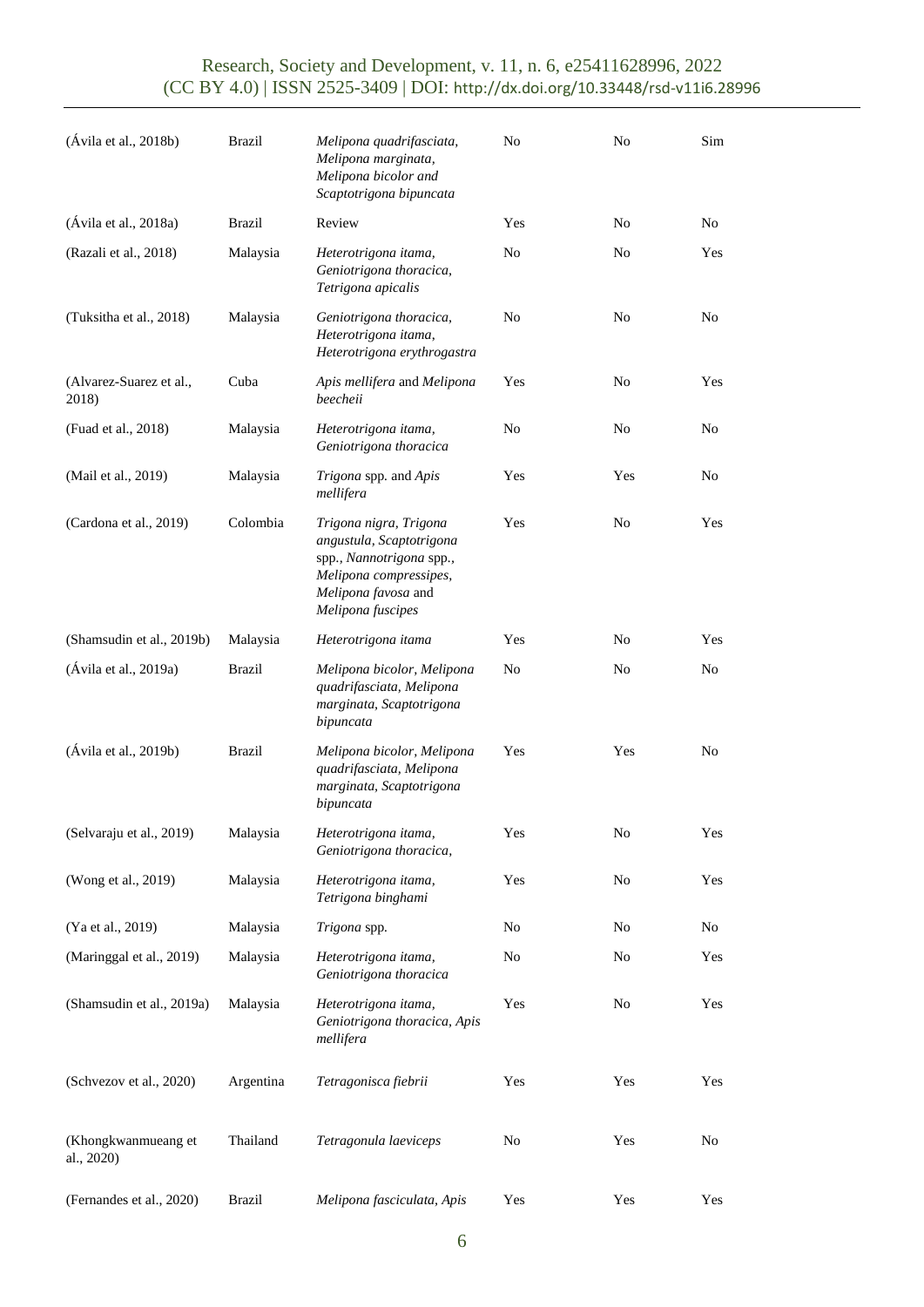## Research, Society and Development, v. 11, n. 6, e25411628996, 2022 (CC BY 4.0) | ISSN 2525-3409 | DOI: <http://dx.doi.org/10.33448/rsd-v11i6.28996>

|                                   |               | mellifera                                                                                                                                                                                                                                            |     |     |                |
|-----------------------------------|---------------|------------------------------------------------------------------------------------------------------------------------------------------------------------------------------------------------------------------------------------------------------|-----|-----|----------------|
| (Braghini et al., 2020)           | <b>Brazil</b> | Melipona quadrifasciata,<br>Melipona marginata,<br>Melipona mondury, Melipona<br>scutellaris, Melipona bicolor                                                                                                                                       | No  | No  | N <sub>0</sub> |
| (Delgado et al., 2020)            | Peru          | Melipona ebúrnea                                                                                                                                                                                                                                     | Yes | Yes | Yes            |
| (Chen, et al., 2021)              | Malaysia      | Heterotrigona itama                                                                                                                                                                                                                                  | No  | No  | No             |
| (Gela et al., 2021)               | Ethiopia      | Meliponula beccarii                                                                                                                                                                                                                                  | Yes | Yes | Yes            |
| (Marcolin et al., 2021)           | <b>Brazil</b> | Apis mellifera, Melipona<br>bicolor, Melipona marginata,<br>Melipona quadrifasciata,<br>Scaptotrigona bipunctata,<br>Tetragonisca angustula,<br>Scaptotrigona Depilis                                                                                | Yes | No  | Yes            |
| (Carina Biluca et al.,<br>2021)   | <b>Brazil</b> | Melipona quadrifasciata,<br>Melipona mondury, Melipona<br>bicolor, Tetragonisca<br>angustula, Melipona<br>marginata, Scaptotrigona<br>bipunctata                                                                                                     | No  | Yes | Yes            |
| (Echeverrigaray et al.,<br>2021)  | Brazil        | Melipona scutellaris,<br>Melipona seminigra, Plebeia<br>droryana, Plebeia emerina,<br>Plebeia nigriceps, Plebeia<br>remota, Plebeia saiqui,<br>Scaptotrigona bipunctata,<br>Scaptotrigona depilis,<br>Scaptotrigona tubiba,<br>Tetragonisca fiebrigi | No  | Yes | N <sub>0</sub> |
| (Sharin et al., 2021)             | Malaysia      | Heterotrigona bakeri,<br>Geniotrigona thoracica and<br>Tetrigona binghami                                                                                                                                                                            | No  | No  | Yes            |
| (Mohamad Ghazali et al.,<br>2021) | Malaysia      | Geniotrigona thoracica                                                                                                                                                                                                                               | No  | Yes | No             |
| (Braghini et al., 2021)           | <b>Brazil</b> | Review                                                                                                                                                                                                                                               | Yes | Yes | No             |
| (Umaña et al., 2021)              | Costa Rica    | Tetragonisca angustula and<br>Melipona beecheii                                                                                                                                                                                                      | Yes | Yes | $\rm No$       |
| (da Costa & Toro, 2021)           | <b>Brazil</b> | Apis mellifera, Plebeia<br>flavocincta, Melipona spp.                                                                                                                                                                                                | Yes | No  | No             |

Source: Authors.

Regarding the number of publications, it was found that Malaysia and Brazil were the countries that conducted the most research with international publications on the subject, with 18 and 16 publications respectively, followed by Thailand, Mexico, Peru, Argentina and Colombia with two publications each and finally, Costa Rica, Cuba, Ecuador, Trinidad and Tobago, Venezuela and Ethiopia, with 1 publication each.

In the publication year evaluation, we verified a greater representativeness of studies from 2018, with 12 publications, a decrease in the 2020 year, with 5 publications and in the year 2021, until the middle of the year, there have been 10 published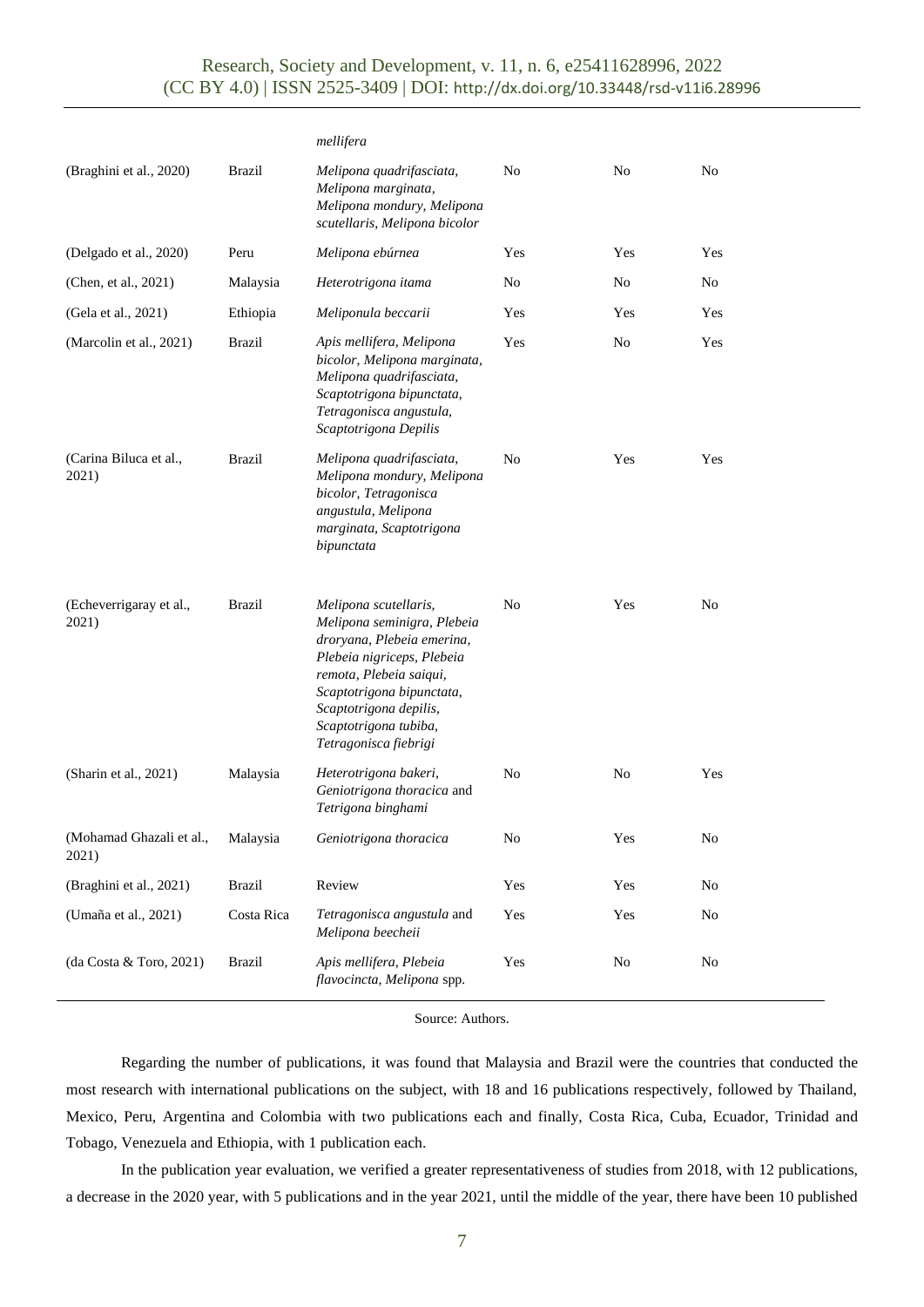papers.

In the profile of the two countries that published the most, Malaysia had the highest publications number in 2018 and 2019, of the 12 papers published in 2018, 6 are from Malaysia and of the 10 published in 2019, 7 are from Malaysia. In 2021, there have been 3 papers published.

Brazil presented to be more distributed over the years, having its first international publication on the subject in 2012. In 2018, Brazil published 3 papers, 2019 and 2020 with 2 publications each year. The year 2021 is being an expressive year, because there have been 5 publications until June.

When evaluating the studies, 58% compared honey from *Apis* genus bees, 52% took into consideration different regions in the study, but only 46% suggested that the results could serve as basis for stingless bees' honey legislation.

### **4. Discussion**

Even considering the favorable climate and the development potential of meliponiculture in the country, Brazil still does not have all the necessary government support to expand the activity and its market share, even though it is considered a sustainable practice (Barbiéri et al., 2020). It is important to recognize the importance of these pollinating insects, which, in addition to being directly linked to the effects of climate change and biodiversity loss, are essential for ecosystem services continuity, food production and balance in the functioning of terrestrial ecosystems and human well-being.

Research in Brazil has contributed to the discussion about pollinators importance and the need for more comprehensive and interdisciplinary legislation (Hipólito et al., 2021), which encompasses adequate parameters for the production and marketing of stingless bee honey. Brazil and Malaysia are the countries that have published the most research on stingless bees' honey characterization, especially from the year 2018, being the countries more advanced in regulation terms. Even though it is not yet a comprehensive and inclusive regulation, the first steps have already been taken to mature and adjust the elaboration of more coherent norms.

It is necessary to create a more sustainable vision of meliponiculture, including the awareness of various actors, such as society, beekeepers, farmers, legislators, for the need to create coherent laws to reality, thus boosting honey production together with conservation of natural areas that sustain production (Koser et al., 2020). At this point, Brazil is evolving a lot, with initiatives from various organizations to offer extension courses for both producers and society in general, and projects aiming at citizen science and popularization of meliponiculture (Koffler et al., 2021).

Biomes need to be preserved for sustainable ecological processes such as pollination to occur, and so that we can enjoy its benefits. This is only possible with specific legislation on cities environment biodiversity protection and for production practices (Hipólito et al., 2021). A curious fact observed in databases search was that articles did not appear when the word "biomes" was inserted in the search string, not even in works related to the Brazilian region, which has a great diversity of biomes. This fact is an indication that the enormous diversity of biotic and abiotic features in different biomes are not being considered in stingless bees' honeys characterization.

Knowing that honey physicochemical characteristics are directly influenced by the geographic position, bee pasture, and bee species involved (Nordin et al., 2018), that the incorrect honey processing and storage are possible conditions for changing the properties (da Silva et al., 2016), and that possibly the variation in honey characteristics does not depend on the time of year (Cardona et al., 2019), continuous efforts to produce reliable data directed at these issues will serve as a basis for the elaboration of more comprehensive and adequate legislation.

Studies with stingless bee honey characterization show that there is still no consensus among researchers on how to stipulate a standard, with its reference value ranges (Braghini et al., 2021) and exactly the lack of more comprehensive data allows that recognition of possible fraud and adulteration to become more difficult to be implemented (Omar et al., 2016). In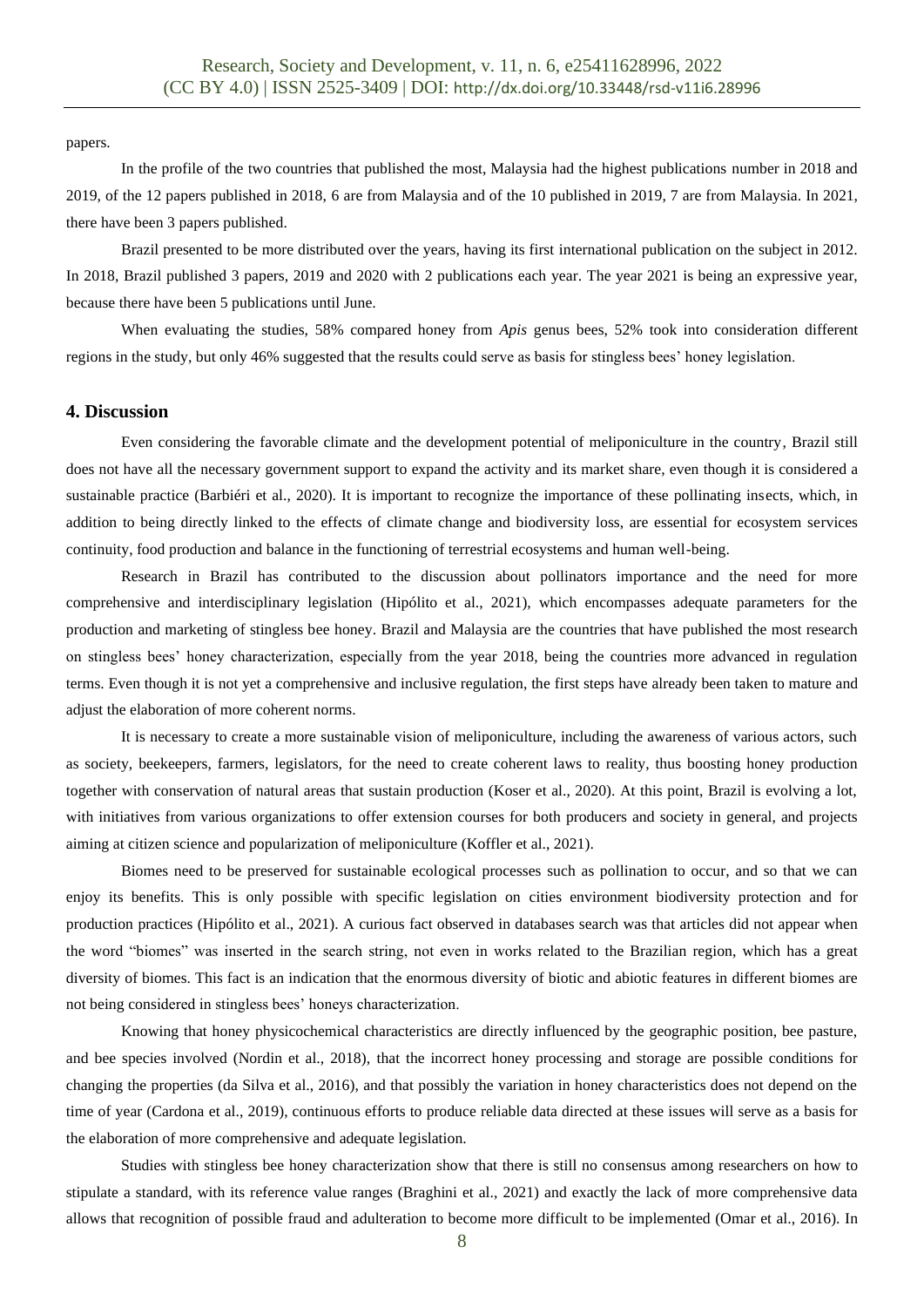addition, there is a mismatch between researchers and legislators (Hipólito et al., 2021), so it is necessary to create a proposal to mitigate this issue in Brazil. Due to the numerous variables involved, the standardization of honey on a global scale is unfeasible, but the determination of local standards for each country or geographic region is possible.

Among the actions to mitigate the legislative bottleneck, we highlight the importance of evaluating what is feasible or not. For a producer, the simple fact of sending the material for analysis already presents a certain degree of resistance, due to the lack of appropriate places for the analyzes in Brazil and the analyses value, which becomes high, considering the necessary volume of sample that must to be sent. Legislation needs to be as viable and practical as possible, encompassing quality research.

Other studies, in addition to the physicochemical properties, were carried out to be alternatives for honey traceability, such as proposals for biomarkers identification by metabolomics (Razali et al., 2018; Selvaraju et al., 2019), honey origin determination by entomological origin (Sharin et al., 2021), floral origin (Ávila, et al., 2019a), and melissopalynological analysis (Guerrini et al., 2009). Studies for adulteration verification analysis, involving false honey labeling (Siddiqui et al., 2017), water addition (Ávila et al., 2018a), adulterants analysis (corn syrup or sugar cane, vinegar) in honey by FTIR spectroscopy analysis (Mail et al., 2019), analysis of the honey dilution effect by VIS-NIR spectroscopy (Omar et al., 2016) were performed and may be useful to ensure product reliability.

Although there are studies involving improvements in honey processing, such as spray drying process (Cuevas-Glory, et al., 2017), thermal dehydration (Chen et al., 2021), pasteurization (Schvezov et al., 2020), moisture reduction by alternative technique in unglazed clay pots with different areas of surface diffusion (Mohamad Ghazali et al., 2021), thermosonication (Chong et al., 2017), among others, we do not advocate the use of processing techniques, thus maintaining the true honey identity, with its own contents and sensory characteristics, without processing to increase its shelf life. Indeed, a study carried out by Braghini and collaborators showed that honey storage from stingless bees at 4° for 365 days maintained its stability, with preservation of bioactive characteristics and physicochemical properties (Braghini et al., 2020) and that stingless bees honey, when stored in good conditions, maintains its stability for up to three years (Jimenez et al., 2016).

### **5. Final Considerations**

We conclude that it is possible to transform meliponiculture into a sustainable (Barbiéri et al., 2020) and profitable activity, motivating breeders with extension courses, showing in practice the result of all the research involved, thus generating improvements in management techniques and consequently the production of honey (Jaffé et al., 2015). The increased production and marketing of this honey requires an official standard, helping the producer to maintain honey sensory and nutritional character, also preventing possible adulteration (Ávila et al., 2019b).

#### **Acknowledgments**

This research was funded by Fundação de Amparo e Apoio à Pesquisa do Estado de São Paulo (FAPESP, grant numbers 2018/14994-1).

#### **References**

Al-Hatamleh, M. A. I., Boer, J. C., Wilson, K. L., Plebanski, M., Mohamud, R., & Mustafa, M. Z. (2020). Antioxidant-based medicinal properties of stingless bee products: Recent progress and future directions. *Biomolecules,* 10(6), 1–28. https://doi.org/10.3390/biom10060923

Alvarez-Suarez, J. M., Giampieri, F., Brenciani, A., Mazzoni, L., Gasparrini, M., González-Paramás, A. M., Santos-Buelga, C., Morroni, G., Simoni, S., Forbes-Hernández, T. Y., Afrin, S., Giovanetti, E., & Battino, M. (2018). *Apis mellifera* vs *Melipona beecheii Cuban polifloral honeys: A comparison based on their physicochemical parameters, chemical composition and biological properties. Lwt*, 87, 272–279. https://doi.org/10.1016/j.lwt.2017.08.079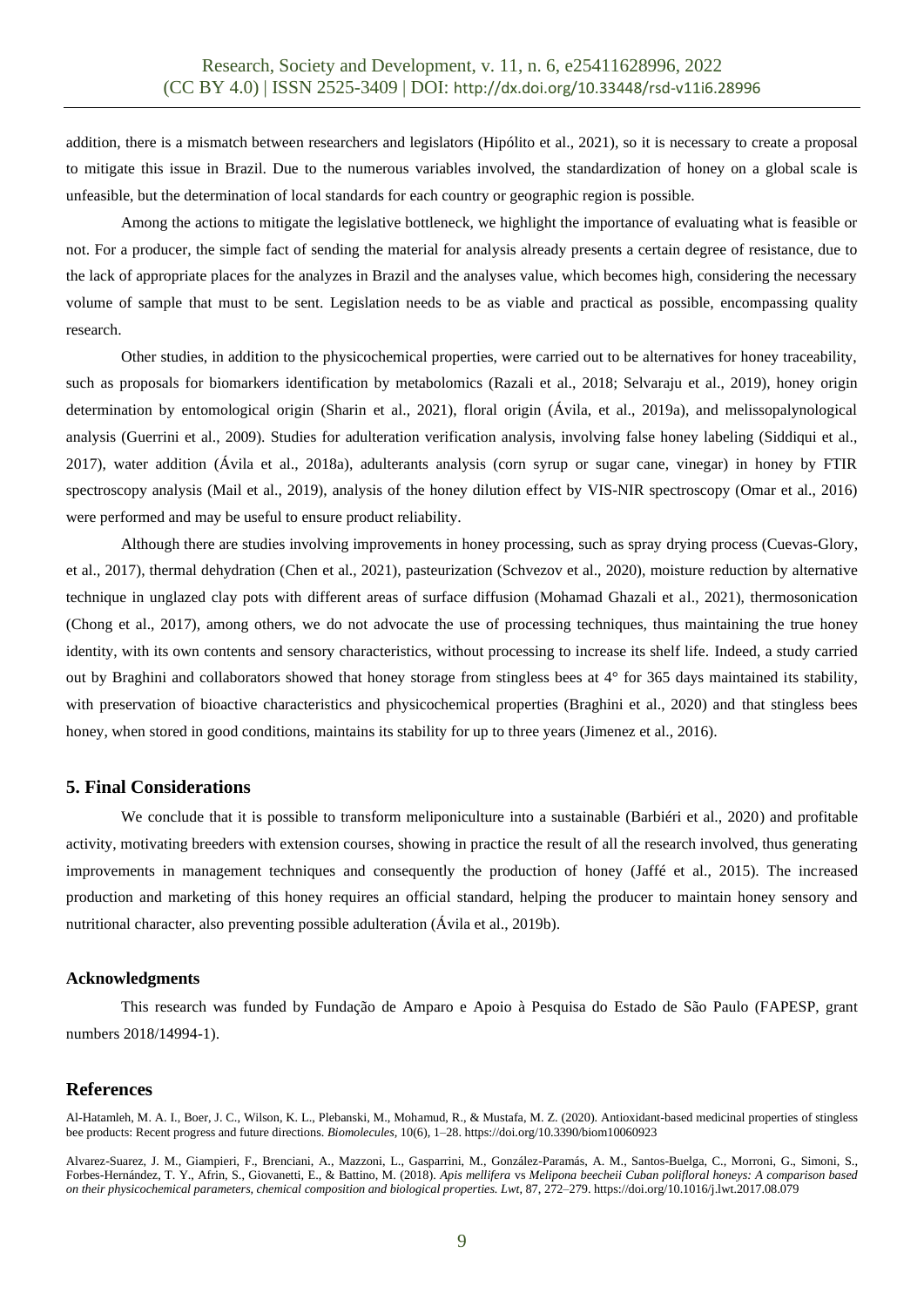Alves, R. M. de O., Viana, J. L., Sousa, H. de A. C., & Waldschmidt, A. M. (2018). Physico-chemical Parameters of Honey From Melipona mondury Smith, 1863 (Hymenoptera: Apidae: Meliponini). *Journal of Agricultural Science*, 10(7), 196. https://doi.org/10.5539/jas.v10n7p196

Ávila, S., Beux, M. R., Ribani, R. H., & Zambiazi, R. C. (2018). Stingless bee honey: Quality parameters, bioactive compounds, health-promotion properties and modification detection strategies. *Trends in Food Science and Technology,* 81(September), 37–50. https://doi.org/10.1016/j.tifs.2018.09.002

Ávila, S., Hornung, P. S., Teixeira, G. L., Beux, M. R., Lazzarotto, M., & Ribani, R. H. (2018). A chemometric approach for moisture control in stingless bee honey using near infrared spectroscopy. *Journal of Near Infrared Spectroscopy,* 26(6), 379–388. https://doi.org/10.1177/0967033518805254

Ávila, S., Hornung, P. S., Teixeira, G. L., Malunga, L. N., Apea-Bah, F. B., Beux, M. R., Beta, T., & Ribani, R. H. (2019). Bioactive compounds and biological properties of Brazilian stingless bee honey have a strong relationship with the pollen floral origin. *Food Research International,* 123(January), 1–10. https://doi.org/10.1016/j.foodres.2019.01.068

Ávila, S., Lazzarotto, M., Hornung, P. S., Teixeira, G. L., Ito, V. C., Bellettini, M. B., Beux, M. R., Beta, T., & Ribani, R. H. (2019). Influence of stingless bee genus (*Scaptotrigona* and *Melipona*) on the mineral content, physicochemical and microbiological properties of honey. *Journal of Food Science and Technology*, 56(10), 4742–4748. https://doi.org/10.1007/s13197-019-03939-8

Barbiéri, C., & Francoy, T. M. (2020). Theoretical model for interdisciplinary analysis of human activities: Meliponiculture as an activity that promotes sustainability. *Ambiente e Sociedade*, 23. https://doi.org/10.1590/1809-4422ASOC20190020R2VU2020L4AO

Bijlsma, L., De Bruijn, L. L. M., Martens, E. P., & Sommeijer, M. J. (2006). Water content of stingless bee honeys (Apidae, Meliponini): Interspecific variation and comparison with honey of *Apis mellifera*. *Apidologie,* 37(4), 480–486. https://doi.org/10.1051/apido:2006034

Biluca, F. C., Braghini, F., Gonzaga, L. V., Costa, A. C. O., & Fett, R. (2016). Physicochemical profiles, minerals and bioactive compounds of stingless bee honey (Meliponinae). *Journal of Food Composition and Analysis,* 50, 61–69. https://doi.org/10.1016/j.jfca.2016.05.007

Braat, L. C., & de Groot, R. (2012). The ecosystem services agenda: bridging the worlds of natural science and economics, conservation and development, and public and private policy. Ecosystem Services, 1(1), 4–15. https://doi.org/10.1016/j.ecoser.2012.07.011

Braghini, F., Biluca, F. C., Ottequir, F., Gonzaga, L. V., da Silva, M., Vitali, L., Micke, G. A., Costa, A. C. O., & Fett, R. (2020). Effect of different storage conditions on physicochemical and bioactive characteristics of thermally processed stingless bee honeys. *Lwt,* 131(April), 109724. https://doi.org/10.1016/j.lwt.2020.109724

Braghini, F., Biluca, F. C., Schulz, M., Gonzaga, L. V., Costa, A. C. O., & Fett, R. (2021). Stingless bee honey: a precious but unregulated product - reality and expectations. *Food Reviews International,* 00(00), 1–30. https://doi.org/10.1080/87559129.2021.1884875

Cardona, Y., Torres, A., & Hoffmann, W. (2019). Colombian stingless bee honeys characterized by multivariate analysis of physicochemical properties. *Apidologie*, 50(6), 881–892. https://doi.org/10.1007/s13592-019-00698-5

Carina Biluca, F., Braghini, F., de Campos Ferreira, G., Costa dos Santos, A., Helena Baggio Ribeiro, D., Valdemiro Gonzaga, L., Vitali, L., Amadeu Micke, G., Carolina Oliveira Costa, A., & Fett, R. (2021). Physicochemical parameters, bioactive compounds, and antibacterial potential of stingless bee honey. *Journal of Food Processing and Preservation*, 45(2), 1–11. https://doi.org/10.1111/jfpp.15127

CBD. (2009). The Convention on Biological Diversity -Year in review 2008. In CBD.

Chen, Y. H., Chuah, W. C., & Chye, F. Y. (2021). Effect of drying on physicochemical and functional properties of stingless bee honey*. Journal of Food Processing and Preservation,* 45(4), 1–15. https://doi.org/10.1111/jfpp.15328

Chong, K. Y., Chin, N. L., & Yusof, Y. A. (2017). Thermosonication and optimization of stingless bee honey processing. *Food Science and Technology International*, 23(7), 608–622. https://doi.org/10.1177/1082013217713331

Chuttong, B., Chanbang, Y., Sringarm, K., & Burgett, M. (2016). Physicochemical profiles of stingless bee (Apidae: Meliponini) honey from South East Asia (Thailand). Food Chemistry, 192, 149–155. https://doi.org/10.1016/j.foodchem.2015.06.089

Cuevas-Glory, L. F., Pino, J. A., Sosa-Moguel, O., Sauri-Duch, E., & Bringas-Lantigua, M. (2017). Optimization of the Spray-Drying Process for Developing Stingless Bee Honey Powder*. International Journal of Food Engineering,* 13(1). https://doi.org/10.1515/ijfe-2016-0217

da Costa, I. F., & Toro, M. J. U. (2021). Evaluation of the antioxidant capacity of bioactive compounds and determination of proline in honeys from Pará. Journal of Food Science and Technology, 58(5), 1900–1908. https://doi.org/10.1007/s13197-020-04701-1

da Silva, P. M., Gauche, C., Gonzaga, L. V., Costa, A. C. O., & Fett, R. (2016). Honey: Chemical composition, stability and authenticity. *Food Chemistry,* 196, 309–323. https://doi.org/10.1016/j.foodchem.2015.09.051

De Almeida-Muradian, L. B., Stramm, K. M., Horita, A., Barth, O. M., Da Silva de Freitas, A., & Estevinho, L. M. (2013). Comparative study of the physicochemical and palynological characteristics of honey from *Melipona subnitida* and *Apis mellifera*. *International Journal of Food Science and Technology*, 48(8), 1698–1706. https://doi.org/10.1111/ijfs.12140

Delgado, C., Mejía, K., & Rasmussen, C. (2020). Management practices and honey characteristics of *Melipona eburnea* in the peruvian amazon. *Cien. Rural,* 50(12), 1–10. https://doi.org/10.1590/0103-8478cr20190697

Echeverrigaray, S., Scariot, F. J., Foresti, L., Schwarz, L. V., Rocha, R. K. M., da Silva, G. P., Moreira, J. P., & Delamare, A. P. L. (2021). Yeast biodiversity in honey produced by stingless bees raised in the highlands of southern Brazil. *International Journal of Food Microbiology*, 347(January). https://doi.org/10.1016/j.ijfoodmicro.2021.109200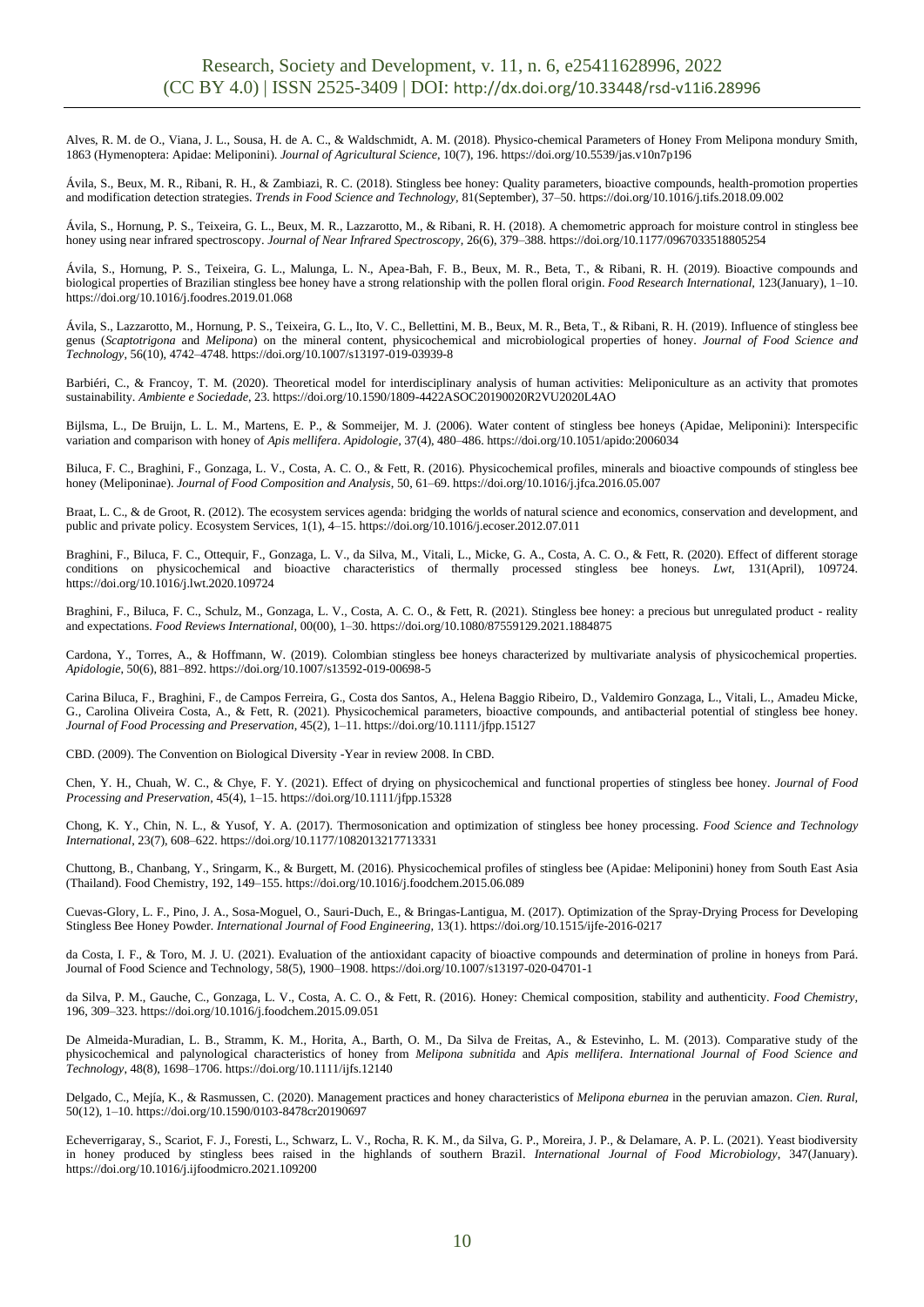Espinoza-Toledo, C., Vázquez-Ovando, A., Torres de los Santos, R., López-García, A., Albores-Flores, V., & Grajales-Conesa, J. (2018). Stingless bee honeys from Soconusco, Chiapas: A complementary approach. *International Journal of Food Science and Technology*, 66(4), 1536–1546. https://doi.org/10.15517/rbt.v66i4.32181

Fabbri, S., Silva, C., Hernandes, E., Octaviano, F., Di Thommazo, A., & Belgamo, A. (2016). Improvements in the StArt tool to better support the systematic review process. ACM International Conference Proceeding Series, 01-03-June. https://doi.org/10.1145/2915970.2916013

Fernandes, R. T., Rosa, I. G., & Conti-Silva, A. C. (2020). Honey from Tiúba stingless bees *(Melipona fasciculata*) produced in different ecosystems: physical and sensory studies. *Journal of the Science of Food and Agriculture*, 100(9), 3748–3754. https://doi.org/10.1002/jsfa.10415

Fuad, A. M. A., Anwar, N. Z. R., Zakaria, A. J., Shahidan, N., & Zakaria, Z. (2018). Physicochemical characteristics of Malaysian honeys influenced by storage time and temperature. *Journal of Fundamental and Applied Sciences*, 9(2S), 841. https://doi.org/10.4314/jfas.v9i2s.52

Fuenmayor, C. A., Zuluaga-Domínguez, C. M., Díaz-Moreno, A. C., & Quicazán, M. C. (2012). Miel de angelita': Nutritional composition and physicochemical properties of *Tetragonisca angustula* honey. Interciencia, 37(2), 142–147.

Gela, A., Hora, Z. A., Kebebe, D., & Gebresilassie, A. (2021). Physico-chemical characteristics of honey produced by stingless bees (*Meliponula beccarii*) from West Showa zone of Oromia Region, *Ethiopia. Heliyon*, 7(1), e05875. https://doi.org/10.1016/j.heliyon.2020.e05875

Guerrini, A., Bruni, R., Maietti, S., Poli, F., Rossi, D., Paganetto, G., Muzzoli, M., Scalvenzi, L., & Sacchetti, G. (2009). Ecuadorian stingless bee (Meliponinae) honey: A chemical and functional profile of an ancient health product. *Food Chemistry,* 114(4), 1413–1420. https://doi.org/10.1016/j.foodchem.2008.11.023

Hipólito, J., Coutinho, J., Mahlmann, T., Santana, T. B. R., & Magnusson, W. E. (2021). Legislation and pollination: Recommendations for policymakers and scientists. *Perspectives in Ecology and Conservation,* 19(1), 1–9. https://doi.org/10.1016/j.pecon.2021.01.003

IJ, F., AB, M. H., I, S., & M, L. (2018). Physicochemical Characteristics of Malaysian Stingless Bee Honey from Trigona Species. IIUM Medical Journal Malaysia, 17(1). https://doi.org/10.31436/imjm.v17i1.1030

Ismail, W. I. W., Hussin, N. N., Mazlan, S. N. F., Hussin, N. H., & Radzi, M. N. F. M. (2018). Physicochemical Analysis, Antioxidant and Anti Proliferation Activities of Honey, Propolis and Beebread Harvested from Stingless Bee. *IOP Conference Series: Materials Science and Engineering,* 440(1). https://doi.org/10.1088/1757-899X/440/1/012048

Jaffé, R., Pope, N., Carvalho, A. T., Maia, U. M., Blochtein, B., de Carvalho, C. A. L., Carvalho-Zilse, G. A., Freitas, B. M., Menezes, C., de Fátima Ribeiro, M., Venturieri, G. C., & Imperatriz-Fonseca, V. L. (2015). Bees for Development: Brazilian Survey Reveals How to Optimize Stingless Beekeeping. *PLOS ONE,* 10(3), e0121157. https://doi.org/10.1371/journal.pone.0121157

Jimenez, M., Beristain, C. I., Azuara, E., Mendoza, M. R., & Pascual, L. A. (2016). Physicochemical and antioxidant properties of honey from *Scaptotrigona mexicana* bee. *Journal of Apicultural Research,* 55(2), 151–160. https://doi.org/10.1080/00218839.2016.1205294

Khongkwanmueang, A., Nuyu, A., Straub, L., & Maitip, J. (2020). Physicochemical Profiles, Antioxidant and Antibacterial Capacity of Honey from Stingless Bee *Tetragonula laeviceps* Species Complex. *E3S Web of Conferences*, 141, 03007. https://doi.org/10.1051/e3sconf/202014103007

Koffler, S., Barbiéri, C., Ghilardi-Lopes, N. P., Leocadio, J. N., Albertini, B., Francoy, T. M., & Saraiva, A. M. (2021). A buzz for sustainability and conservation: The growing potential of citizen science studies on bees. *Sustainability (Switzerland),* 13(2), 1–15. https://doi.org/10.3390/su13020959

Koser, J. R., Barbiéri, C., & Francoy, T. M. (2020). Legislation on meliponiculture in Brazil: A social and environmental demand. *Sustainability in Debate,* 11(1), 164–178. https://doi.org/10.18472/SustDeb.v11n1.2020.30319

Lage, L. G. A., Coelho, L. L., Resende, H. C., Tavares, M. G., Campos, L. A. O., & Fernandes-Salomão, T. M. (2012). Honey physicochemical properties of three species of the Brazilian Melipona. *Anais Da Academia Brasileira de Ciencias,* 84(3), 605–608. https://doi.org/10.1590/S0001-37652012005000051

Mail, M. H., Ab Rahim, N., Amanah, A., Khawory, M. H., Shahudin, M. A., & Seeni, A. (2019). FTIR and elementary analysis of Trigona honey, *Apis* honey and adulterated honey mixtures. *Biomedical and Pharmacology Journal,* 12(4), 2011–2017. https://doi.org/10.13005/bpj/1833

Marcolin, L. C., Lima, L. R., de Oliveira Arias, J. L., Berrio, A. C. B., Kupski, L., Barbosa, S. C., & Primel, E. G. (2021). Meliponinae and *Apis mellifera* honey in southern Brazil: *Physicochemical characterization and determination of pesticides. Food Chemistry,* 363(May), 130175. https://doi.org/10.1016/j.foodchem.2021.130175

Maringgal, B., Hashim, N., Tawakkal, I. S. M. A., Mohamed, M. T. M., & Shukor, N. I. A. (2019). Phytochemical compositions and antioxidant activities of malaysian stingless bee honey. *Pertanika Journal of Science and Technology*, 27(S1), 15–28.

Martínez, R. A., Schvezov, N., Brumovsky, L. A., & Román, A. B. P. (2018). Influence of temperature and packaging type on quality parameters and antimicrobial properties during Yateí honey storage*. Food Science and Technology,* 38, 196–202. https://doi.org/10.1590/1678-457x.17717

Michener, C. D. (2007). Bees of the world. In American Scientist (2 ed, Vol. 78, Issue 2). The Johns Hopkins University Press.

Mohamad Ghazali, N. S., Yusof, Y. A., Mohd Ghazali, H., Chin, N. L., Othman, S. H., Manaf, Y. N., Chang, L. S., & Mohd Baroyi, S. A. H. (2021). Effect of surface area of clay pots on physicochemical and microbiological properties of stingless bee (*Geniotrigona thoracica*) honey. *Food Bioscience,* 40(April 2020), 100839. https://doi.org/10.1016/j.fbio.2020.100839

Nordin, A., Sainik, N. Q. A. V., Chowdhury, S. R., Saim, A. Bin, & Idrus, R. B. H. (2018). Physicochemical properties of stingless bee honey from around the globe: A comprehensive review. *Journal of Food Composition and Analysis,* 73(February), 91–102. https://doi.org/10.1016/j.jfca.2018.06.002